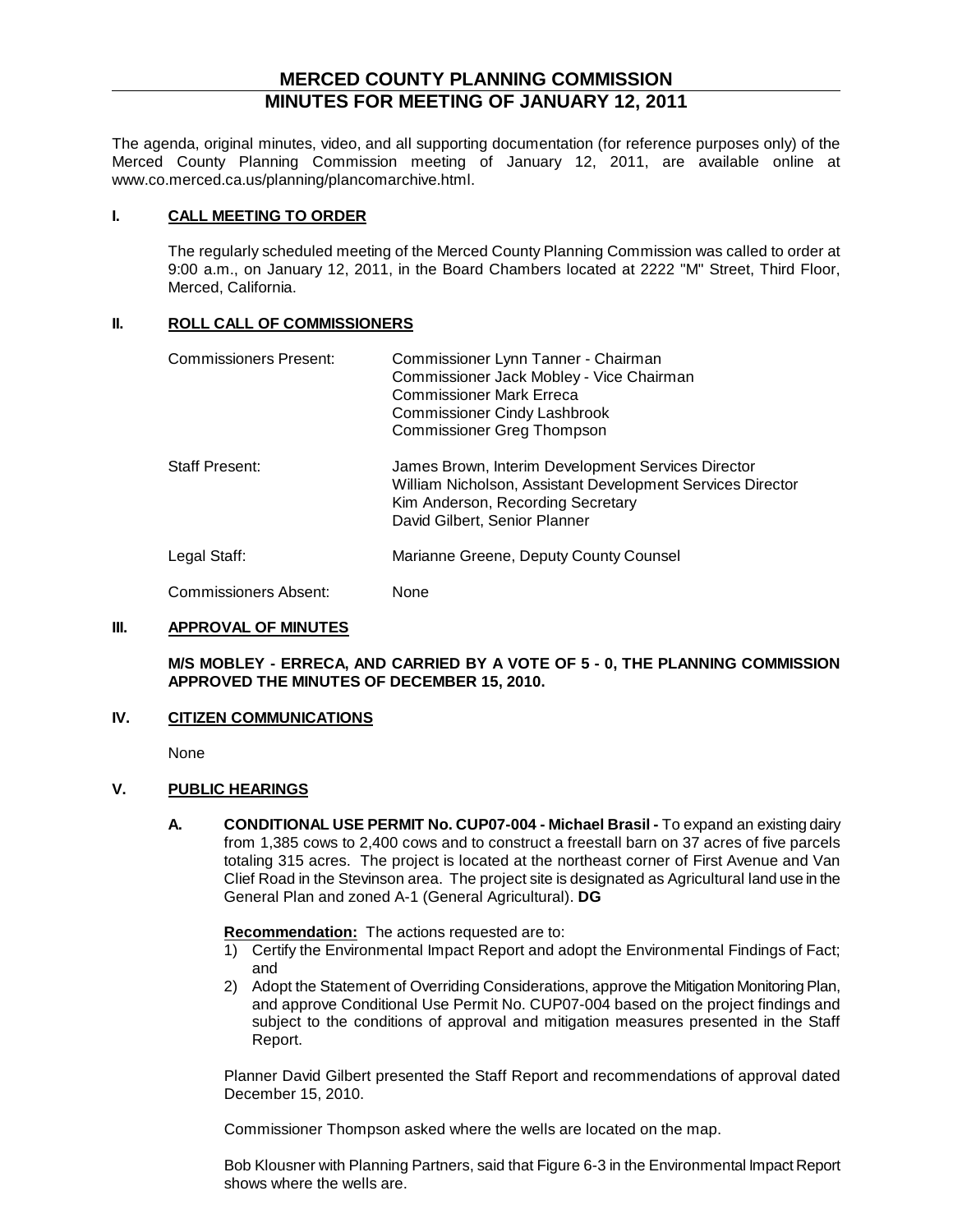**Page 2**

Commissioner Lashbrook said Figure 6-2 shows multiple wells across the property.

Mr. Klousner said the map also shows the irrigation and monitoring wells. There are three domestic wells.

Commissioner Thompson asked if there is adequate buffering in the wells?

Mr. Klousner said the Environmental Health Department will inspect all the wells beforehand.

The public hearing opened at 9:15 a.m.

Michael Brasil the applicant, said he is available for any questions the Commission may have.

The public hearing closed at 9:16 a.m.

Planner David Gilbert added that the Environmental Health Department submitted comments for the Commissioners and noted that Condition #37 should be modified to read all "liquid" manure.

## **MOTION: M/S MOBLEY - ERRECA, AND CARRIED BY A VOTE OF 5 - 0, THE PLANNING COMMISSION CERTIFIES THE ENVIRONMENTAL IMPACT REPORT AND ADOPTS THE FINDINGS OF FACT PREPARED FOR CONDITIONAL USE PERMIT No. CUP07-004.**

**MOTION: M/S MOBLEY - ERRECA, AND CARRIED BY A VOTE OF 5 - 0, THE PLANNING COMMISSION CONCURS WITH THE STAFF REPORT AND RECOMMENDATIONS DATED JANUARY 12, 2011, AND MAKES THE 9 PROJECT FINDINGS SET FORTH IN THE STAFF REPORT AND, APPROVES CONDITIONAL USE PERMIT No. CUP07-004 SUBJECT TO THE 48 CONDITIONS SET FORTH IN THE STAFF REPORT WITH THE REQUESTED MODIFICATION TO CONDITION No. 37, AS FOLLOWS:**

### **Conditions:**

Planning and Community Development Conditions:

- 1. Conditional Use Permit No. CUP07-004 is granted for the expansion of the Michael Brasil Dairy with a total of 2,400 cows (2,000 milk cows & 400 support stock) and construction of one freestall barn.
- 2. The Michael Brasil Dairy expansion project shall be located, developed and operated in a manner described on the approved plot plan, Nutrient Management Plan, Waste Management Plan, mitigation measures, mitigation monitoring and reporting program, and conditions of this permit. Any changes or proposed modifications to the approved project would be based on a written request of the applicant to the Planning Director.
- 3. All mitigation measures identified in the Environmental Impact Report are adopted and incorporated by reference as project conditions.
- 4. The project shall comply with all applicable regulations administered by the County Fire Department, Environmental Health Division, Planning & Community Development, and Public Works Departments.
- 5. For the purpose of conditions monitoring, an inspection fee in the amount of **\$648** shall be required. This fee shall be paid within 30 days of the approval date. Should additional inspections be required, inspection time shall be billed to the applicant / property owner at the established hourly rate at the time of the inspection. This permit will not be considered valid until the conditions monitoring fee has been paid.
- 6. The applicant shall obtain all necessary permits, and comply with all applicable regulations administered by Federal and State agencies.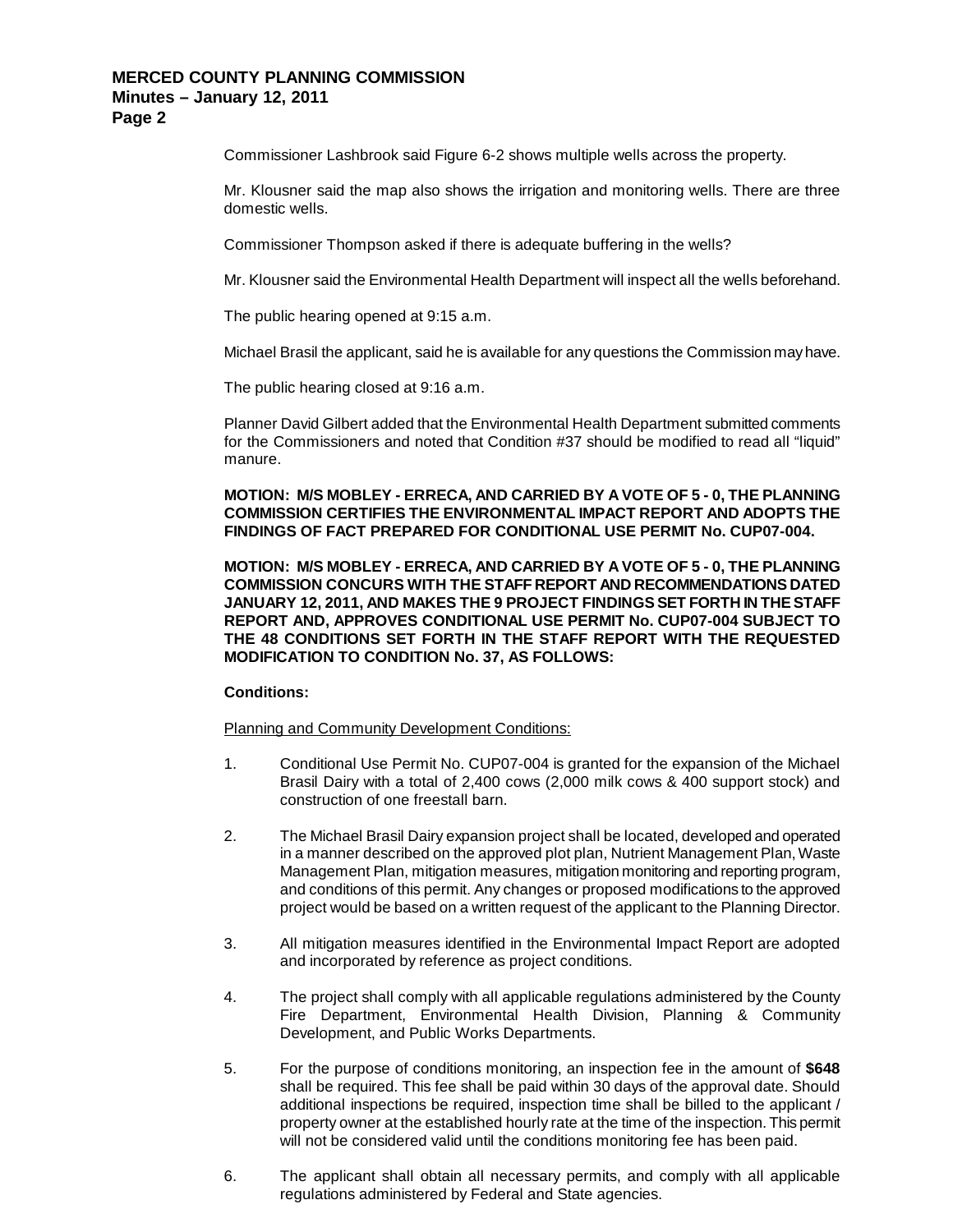#### County Counsel

#### 7. **INDEMNITY AND HOLD HARMLESS AGREEMENT:**

Michael & Veronica Brasil has the contracted duty (hereinafter "the duty") to indemnify, defend and hold harmless, County, its Board of Supervisors, commissions, officers, employees, agents and assigns (hereinafter "COUNTY") from and against any and all claims, petitions, demands, liability, judgments, awards, interest, attorney's fees, expert witness and consultant fees and other costs and expenses of whatsoever kind or nature, at any time arising out of or in any way connected with the performance of this Agreement, whether in tort, contract, writ of mandamus, or otherwise. This duty shall include, but not be limited to, claims, petitions, or the like for bodily injury, property damage, personal injury, contractual damages, writ of mandamus, or otherwise alleged to be caused to any person or entity including, but not limited to employees, agents, commissions, boards, and officers of Michael & Veronica Brasil.

Michael & Veronica Brasil liability for indemnity under this Agreement shall apply, regardless of fault, to any acts or omissions, willful misconduct, or negligent conduct of any kind, on the part of the Michael & Veronica Brasil, their employees, subcontractors, agents, and officers. The duty shall extend to any allegation or claim of liability, or petition, except in circumstances found by a jury or judge to be the sole and legal result of the willful misconduct of COUNTY. This duty shall arise at the first notice of filing a lawsuit, claim, petition, or allegation of liability against COUNTY. Michael & Veronica Brasil will on request and at its expense, defend any action suit or proceeding arising hereunder. This clause and shall not be limited to any claim, petition, demand, liability, judgment, award, interest, attorney's fees, expert or consultant witness fees, legal research fees, staff and administrative costs, administrative record costs, materials, and costs and expenses of whatsoever kind or nature, that may arise during the term of this Agreement, but shall also apply to all such claims and the like, after the term of this contract, including but not limited to actions arising from public interest, land use and environmental legal actions, brought against the COUNTY following Conditional Use Permit No. CUP07-004 approval, modification, denial, or the exercise or exhaustion of administrative appeals. Attorney's fees shall include any and all attorneys fees but not be limited to attorneys fees and staff time incurred by the offices of COUNTY counsel. COUNTY shall have full discretion to select legal counsel of its own choosing to represent COUNTY, at a cost not exceeding the prevailing and reasonable rates for counsel practicing environmental and land use law in the State of California, or practicing any other area of law that the COUNTY determines the Claim may reasonably require. This clause for indemnification shall be interpreted to the broadest extent permitted by law.

#### Public Works/Roads Division

- 8. The applicant shall improve the existing access from First Avenue to the hay barn and commodity storage area with a paved, rural agriculture driveway approach, in accordance with Chapter 7 of the Merced County Department of Public Works Improvement Standards and Specifications, and install pole-mounted, 100-watt, street lights at both truck access driveway entrances to the dairy. Applicant shall be required to obtain an Encroachment Permit from the County to perform said driveway improvements.
- 9. The applicant shall provide a roadway impact evaluation, prepared by a registered Geotechnical Engineer or Civil Engineer, to access the potential impact that the project may have on Merced County roadways. This evaluation shall include both an analysis of the traffic characteristics of the roadways most impacted by the project, and a geotechnical analysis of the existing structural section of those roadways. The traffic analysis will require classification counts to determine the existing and projected Traffic Indices of said roadways; and, the geotechnical analysis will require road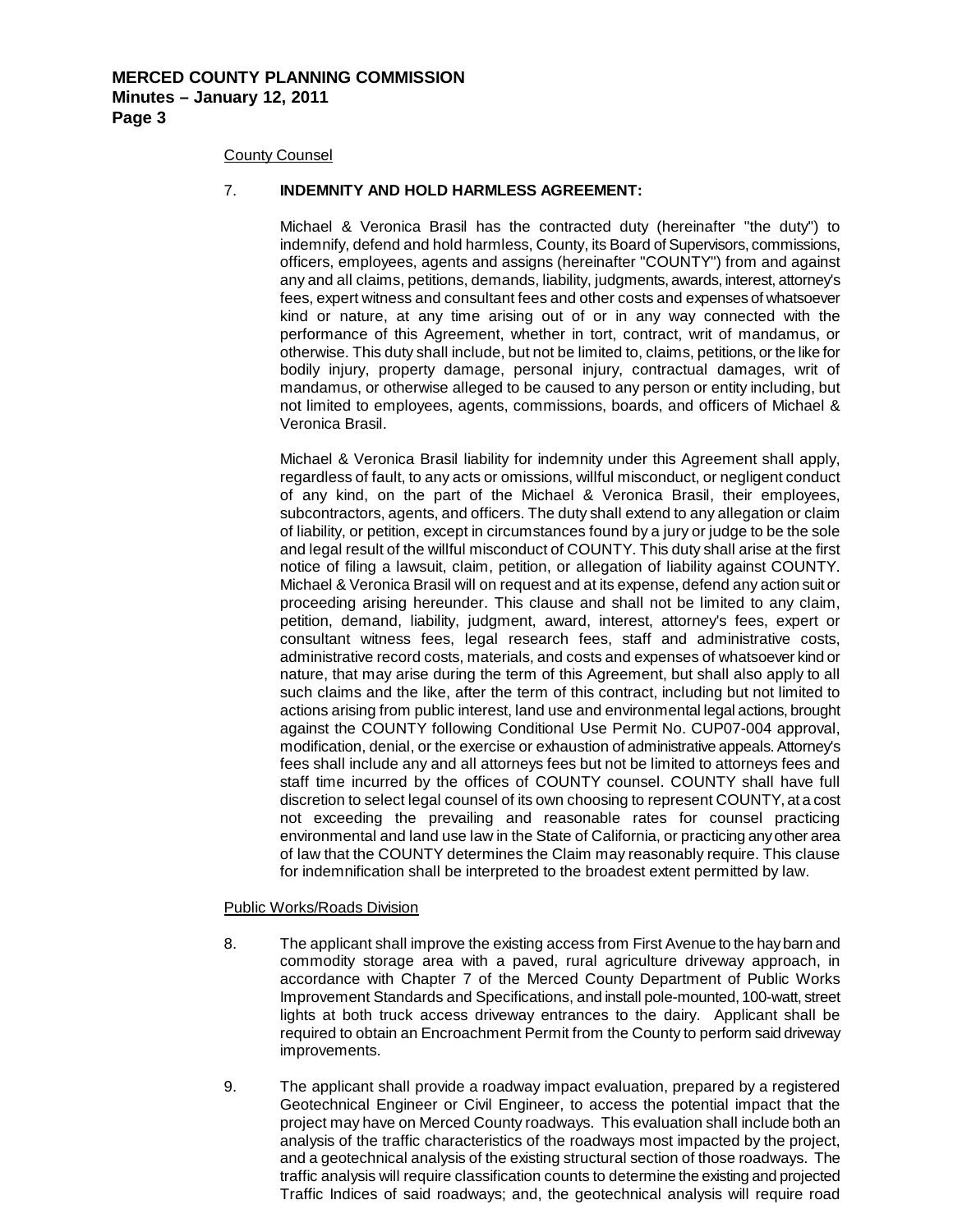## **Minutes – January 12, 2011**

**Page 4**

corings to determine their structural integrity. Based upon said evaluation, the applicant shall pay to the Merced County Road Fund an amount equivalent to improving said roadways sufficient to sustain the truck load impacts for the future 20 years; **or**

In lieu of performing a roadway impact evaluation, the applicant may opt to enter into a Roadway Impact Agreement with Merced County Department of Public Works – Road Division. The Roadway Impact Agreement will stipulate that the applicant shall pay a Road Impact Fee to the Merced County Road Fund to compensate the County for the increased cost of maintaining the County roadways impacted by the applicant's project. The amount of the Road Impact Fee shall be \$30,000, which is based upon the projected increase in annual heavy truck trips generated by the project (600 trucks/yr x 20 yrs x \$2.50/truck), which shall be paid in five (5) annual payments of \$6,000 each, beginning the second January following activation of this permit. The applicant shall also pay a fee of \$200 for processing said Roadway Impact Agreement.

## Merced County Fire Department

- 10. The California Fire Code requires that responding fire personnel have adequate access to water for purposes of fire extinguishing; on-site fire suppression water storage would be required. Fire flow requirements shall be met in accordance to the California Fire Code using NFPA 1142 as a reference standard. Existing or new tanks on site for fire suppression shall be inspected to meet Merced County Fire Department standards such as fitting size, capacity, access, sight gauge, and labeling.
- 11. Private fire service mains and water tanks shall be periodically inspected, tested and maintained in accordance with Title 19 California Code of Regulations Chapter 5.
- 12. Posts, fences, vehicles, growth, trash, storage, and other materials or objects shall not be placed or kept near fire hydrants, fire department inlet connections of fire protection system control valves in a manner that would prevent such equipment or fire hydrants from being immediately discernible. The fire department shall not be deterred or hindered from gaining immediate access to fire protection equipment or fire hydrants.
- 13. If security gates or bollard locks are to be installed or existing on site. They shall be approved by this office. As required, including the installation of a Merced County coded "Knox" key switch or "Knox" padlock, whichever is most appropriate in relation to your needs.
- 14. All driveways accessing the parcel shall be surfaced with an approved all weather driving surfacing material. All driveways shall be designed and maintained to support the imposed loads of fire apparatus and shall be surfaced so as to provide all-weather driving capabilities. Fire apparatus access roads shall have an unobstructed width of not less than 20 feet except for approved security gates in accordance with Section 503.6 and an unobstructed vertical clearance of not less than 13 feet 6 inches.
- 15. LP gas equipment shall be installed in accordance with the California Mechanical Code and NFPA 58. Weeds, grass, trash, and other combustible materials shall be kept a minimum of 10 feet from LP-gas tanks or containers.
- 16. Portable fire extinguishers complying with Section 906 shall be provided as specified in NFPA 58.
- 17. "No Smoking" signs complying with Section 310 shall be posted when required by the fire code official. Smoking within 25 feet of a point of transfer, while filling operations are in progress at containers or vehicles, shall be prohibited.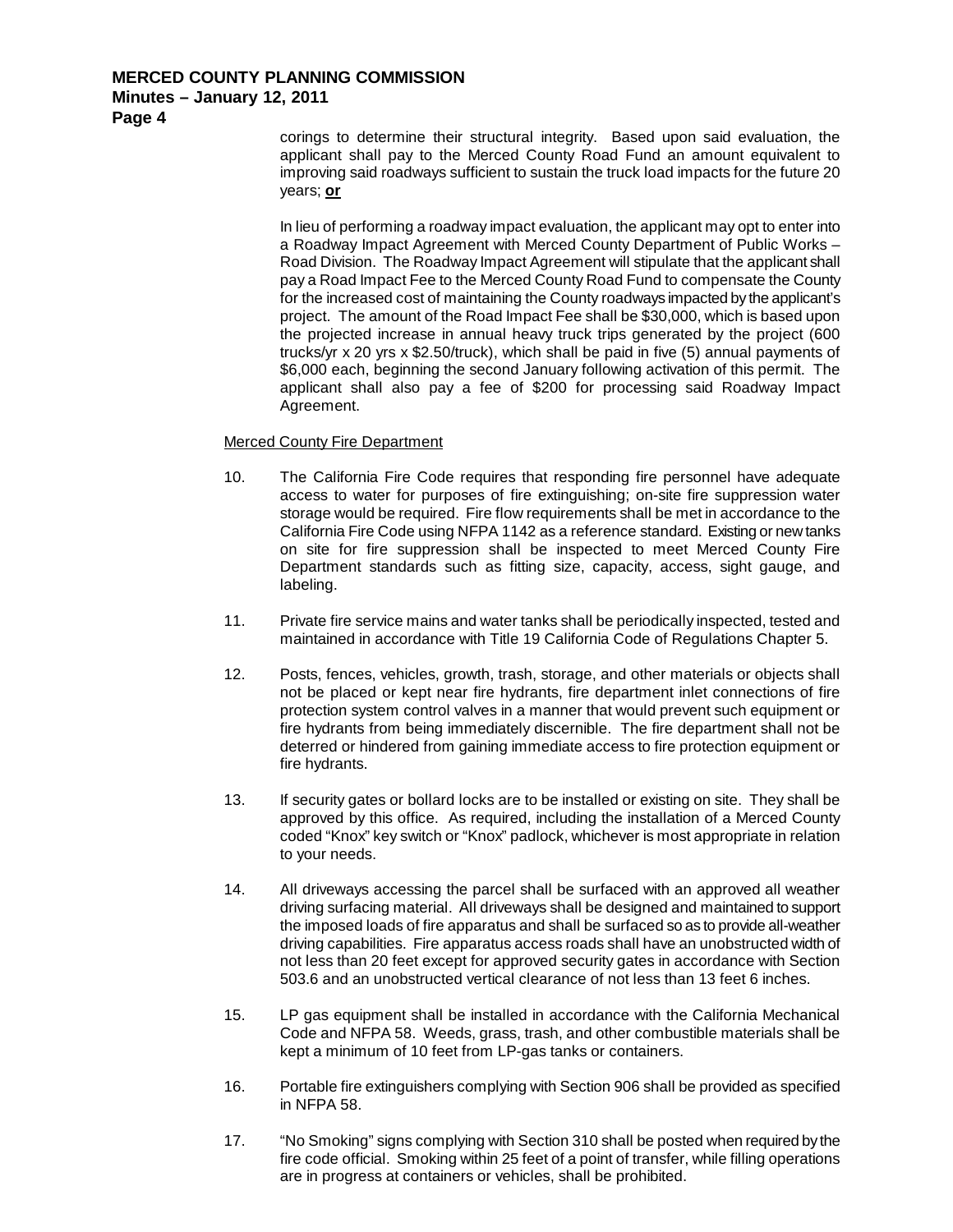**Page 5**

- 18. Any hazardous materials stored or used on site shall conform to the California Fire Code Section 2701.
- 19. All other applicable requirements in the California Fire Code and requirements in the Fire Department letter dated January 21, 2010 shall be complied with.

## Department of Public Works/Building & Safety Division

20. Prior to any construction activity of any structures, building plans shall be submitted drawn by a California licensed engineer or architect. A soils report shall be prepared by a California licensed soils engineer along with the building plans. The building engineer shall review the soils report before designing the foundation to ensure that all requirements from the soils engineer are met.

### Native American Heritage Commission

21. The applicant shall comply with all requirements contained in the letter dated February 16, 2010.

## California Regional Water Quality Control Board

22. The applicant shall comply with all requirements and obtain any permits contained in the letters dated March 1, 2010 and October 27, 2010.

### San Joaquin Valley Air Pollution Control Board

23. The applicant shall comply with all requirements and obtain any permits contained in the letters dated March 1, 2010 and November 4, 2010 (attached).

### Final Environmental Impact Report Mitigation Measures

24. Previously Adopted Mitigation Measure BIO-3: A qualified ornithologist shall conduct a pre-construction survey for nesting raptors (including both tree and ground nesting raptors) on site within 30 days of the onset of ground disturbance, if ground disturbance is to occur during the breeding season (February 1 to August 31). These surveys shall be based on the accepted protocols (e.g. as for the burrowing) for the target species. If a nesting raptor is detected, an appropriate construction buffer would be needed (up to 250 feet). The actual size of the buffer would depend on species, topography, and type of construction activity that would occur in the vicinity of the nest. A qualified ornithologist shall conduct pre-construction surveys for burrowing owls during the non-breeding season. Pre-construction surveys during the nonbreeding season are not necessary for tree nesting raptors, as they are expected to abandon their roosts during construction.

If burrowing owls are detected on site during the non-breeding season, they can be passively relocated by placing one-way doors in the burrows and leaving them in place for a minimum of three days. Once it has been determined that owls have vacated the site, the burrows can be collapse and ground disturbance can proceed.

25. Previously Adopted Mitigation Measure BIO-2S: Prior to issuance of a permit to construct, and no less than 14 days and no more than 30 days prior to ground disturbance or commencement of construction, a qualified biologist shall conduct a protocol level survey to determine the presence of the San Joaquin Kit Fox. In the event that this species is detected during protocol-level surveys, consultation with the California Department of Fish and Game (DFG) and the United States Fish and Wildlife Service (USFWS) shall be required to discuss how to implement the project and avoid "take". If "take" cannot be avoided, acquisition of a State Incidental Take Permit and corresponding federal take permit will be required prior to project implementation. If the survey identifies potential dens (defined as burrows at least four inches in diameter that open up within two feet, potential den entrances shall be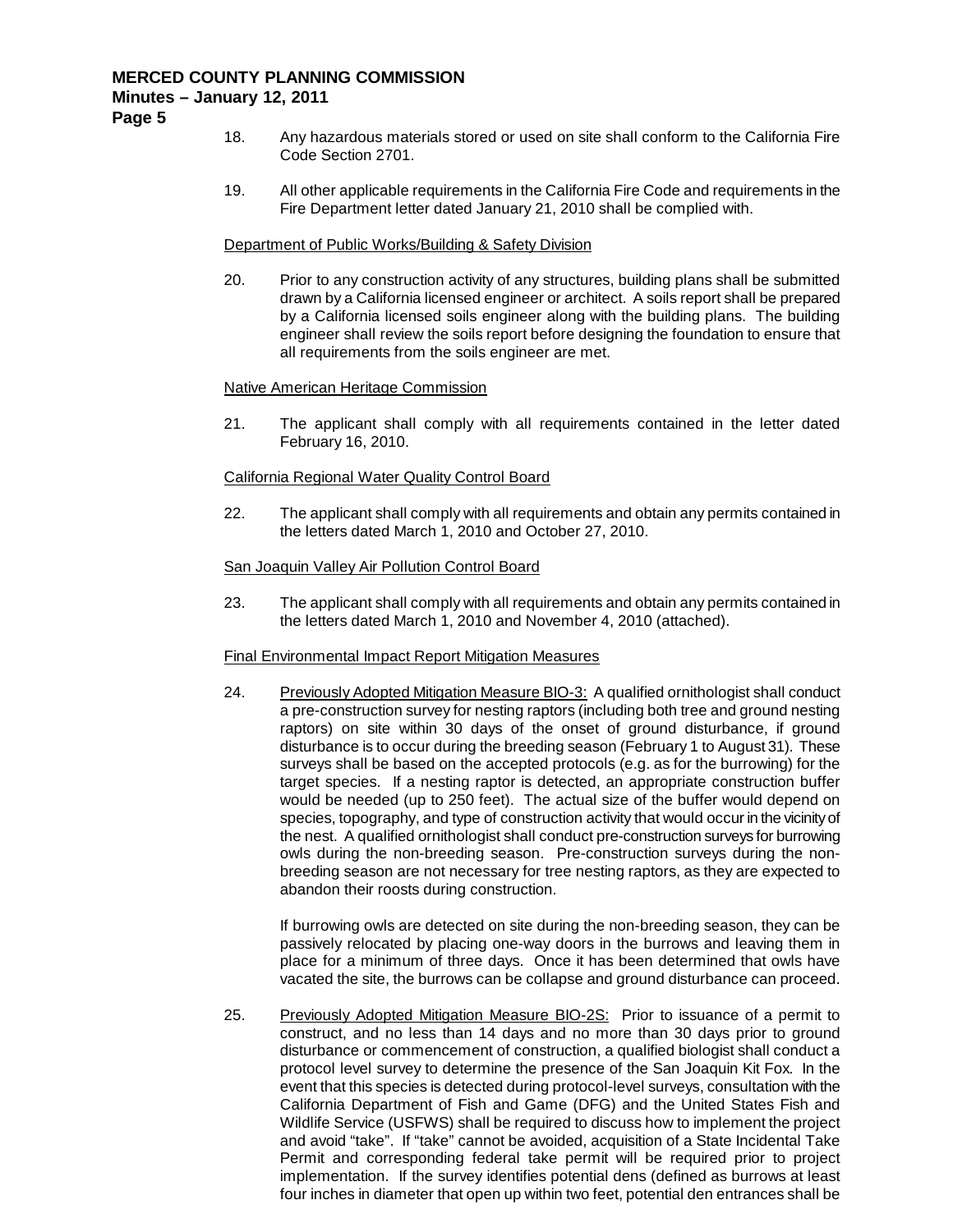## **Minutes – January 12, 2011**

**Page 6**

dusted for three calendar days to register track of any San Joaquin kit fox present. If no kit fox activity is identified potential dens may be destroyed.

If San Joaquin kit fox is identified, then dens shall be monitored to determine if occupation is by an adult only or is a natal den (natal dens usually have multiple openings). If the den is occupied by an adult only, the den may be destroyed when the adult fox has moved or is temporarily absent. If the den is a natal den, in coordination with the USFWS, a buffer zone of 250 feet shall be maintained around the den until the biologist determines that the den has been vacated. Where San Joaquin kit fox is identified, the provisions of the USFWS's published Standardized Recommendations for Protection of the San Joaquin kit fox Prior to or During Ground Disturbance (June 1990) shall (except that preconstruction survey protocols shall remain as established in this paragraph).

These standards include provisions for educating construction workers regarding the kit fox, keeping heavy equipment operating at safe speeds, checking construction pipes for kit fox occupation during construction, and similar low or no cost activities.

- 26. Previously Adopted Mitigation Measure BIO-5: Project related lighting shall be minimized and directed away or shielded from sensitive areas. Minimizing and/or directing/shielding lighting away from sensitive areas will ensure that disruption of night-active species will not occur. This will help reduce or minimize and accelerated nighttime predation rates on the dairy and adjacent agricultural fields. Around residences and other areas where it may be appropriate, landscaping shall be used to shield the agricultural fields from additional lighting.
- 27. Previously Adopted Mitigation Measure: The Vector Control Plan for mosquitoes required by the Merced County Animal Confinement Ordinance (ACO), shall contain, but not be limited to, the following operational measures to be implemented during project operations as identified by University of California Cooperative Extension (UCCE):
	- Owners are responsible for weed and flotage control.
	- Separator bypass drains shall be equipped to prevent pond flotage.
	- Solids floating on the surface of ponds and lagoons shall be removed no less frequently than weekly.
	- Lagoon/pond-to-field discharges shall not stand more than 4 days.
- 28. Previously Adopted Mitigation Measure: The applicant shall pay any excess treatment cost expended by the Mosquito Abatement District.
- 29. Previously Adopted Mitigation Measure HAZ-2: The following operational measures identified in the EIR for the Animal Confinement Ordinance shall be implemented.
	- 1. All confined animal facilities shall implement the following Best Management Practices to address potential fly problems:
		- a. Daily inspection of manure flushing systems to ensure that manure is being effectively removed from flushed areas with particular attention paid to corners and isolated areas.
		- b. Daily inspections of water supply and circulation systems to ensure that any leaks are promptly repaired. These inspections shall include all watering troughs to ensure that mechanisms for controlling water level are operating effectively and are protected from damage.
		- c. Regular blading of feeding lanes in freestall barns and corrals to ensure that spilled feed is promptly removed and disposed.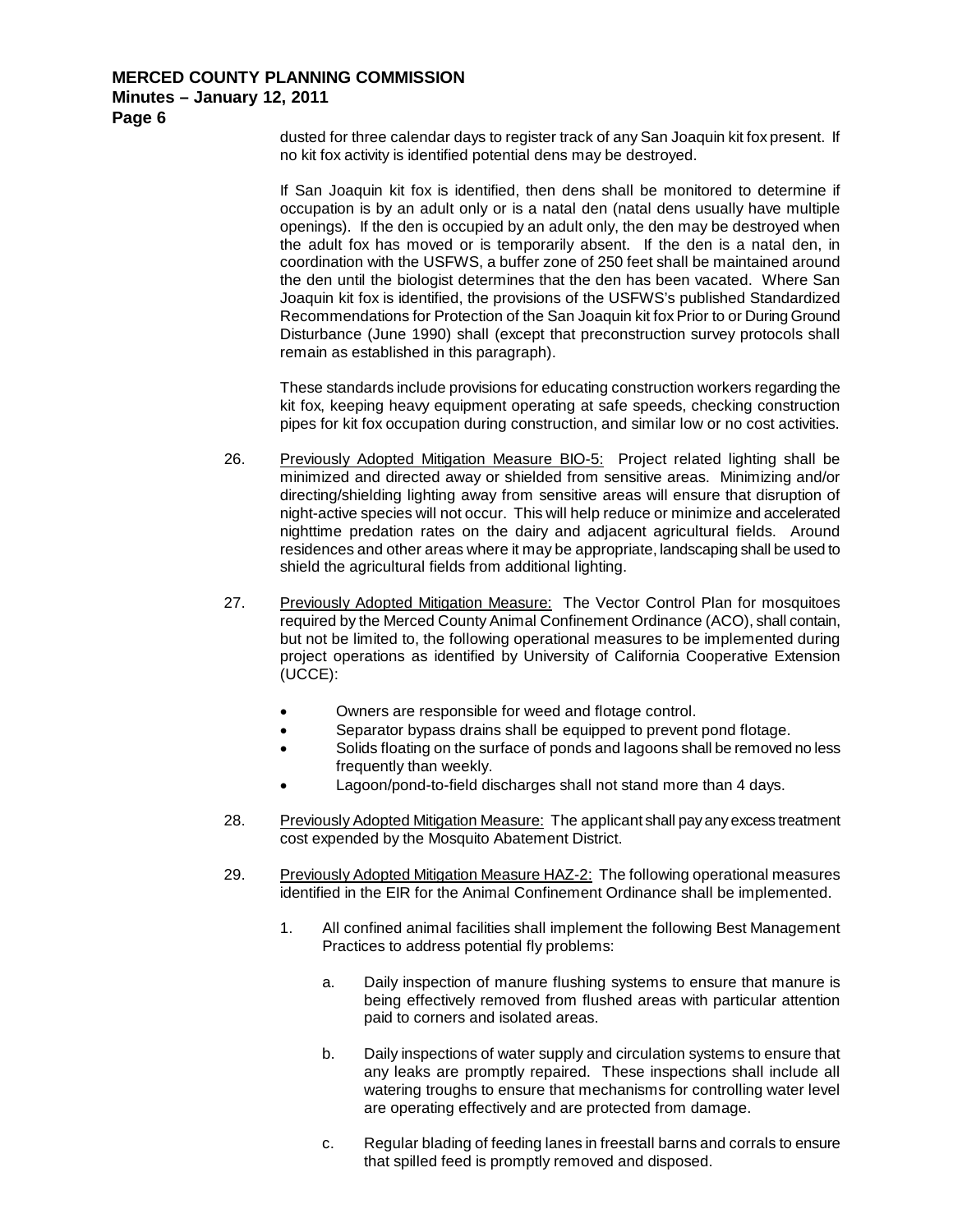**Page 7**

- d. Daily removal of manure and spilled feed from stalls in freestall barns.
- e. Regular scraping of corrals to minimize the potential for development of fly population on manure.
- f. Weekly inspection of silage storage areas to ensure proper covering, drainage, and removal of any spoiled silage.
- g. Weekly inspection of fence lines of corrals and other "edge" areas and removal of any accumulated manure.
- h. Periodic monitoring of stable flies by direct observation and counting of the number of stable flies on the legs of a representative number, minimum of two percent, of the support stock herd.
- i. All exterior doors and windows in milk rooms shall have screens that are inspected monthly to determine if they are working properly and to identify rips in the screening. Ripped or otherwise damaged screens are repaired or replaced immediately.
- j. If necessary, flytraps are set throughout barns at strategic locations. The traps are inspected monthly or more frequently if necessary, and replaced when saturated with captured flies.
- 2. In addition to fly management practices in the cattle housing and milking areas of dairy facilities, the following sanitation practices shall be implemented at animal confinement facilities to control fly populations:
	- a. Dead animals are stored in a secured area at the dairy facility and off-site rendering plant operators are immediately notified for pickup of carcasses.
	- b. Residual feed shall be removed from infrequently used feeding areas.
	- c. All garbage shall be disposed of in closed dumpsters that are regularly emptied by a contracted waste management service for off-site disposal.
	- d. Grass and other landscape clippings shall be removed from the site for off-site disposal or reuse (as feed or soil amendment).
- 30. Mitigation Measure AQ-3: Prior to the initiation of operations on the Michael Brasil Dairy Expansion, the applicant is required to implement all air quality provisions of the ACO, including Chapter 18.45.050 U and OO, comply with all applicable SJVAPCD Rules including but not limited to Rule 2010 – apply for Authority to Construct/Permit to Operate; Rule 2201 New Source Review and implement BACT appropriate for this dairy operation to be developed during permit review in cooperation with SJVAPCD staff including but not limited to all applicable required measures in Table 7-6 of this EIR; Rule 4570, Confined Animal Facilities, and Rules 4701 and 4702, Internal Combustion Engines.
	- U. The animal confinement facility and access roads shall meet the requirements of the San Joaquin Valley Unified Air Pollution Control District.
	- OO. Animal confinement facilities constructed and expansions of existing facilities resulting in more than a 10% increase in manure animals, after the effective date of this Ordinance that exceed the significance threshold for new sources for either reactive of organic gases (10 tons/year) or  $PM_{10}$  (15tons/year) established by the San Joaquin Valley Unified Air Pollution Control District, shall reduce air emissions for these compounds to a level below the significance thresholds will be determined by the inclusion of the total air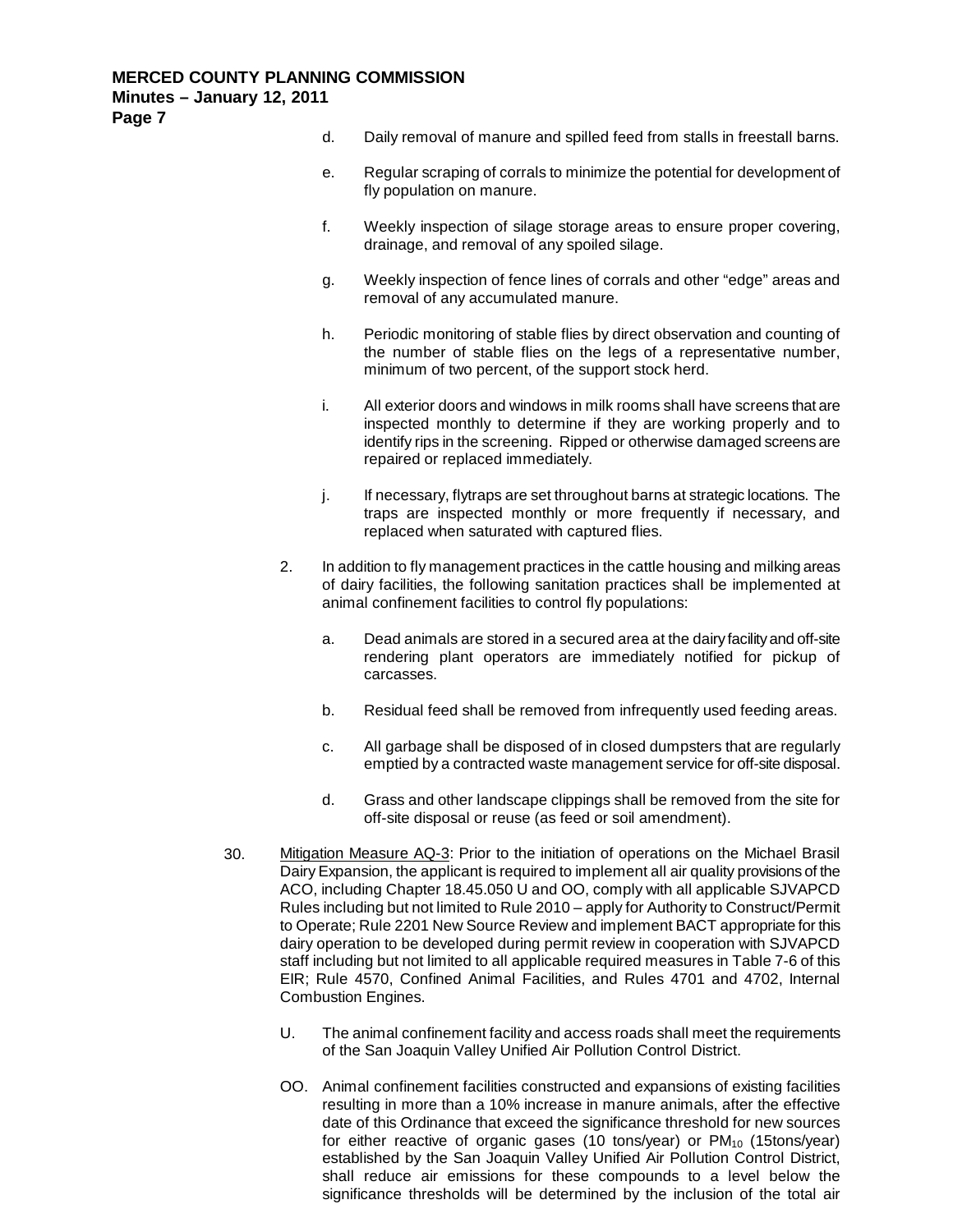emissions from the facility. The schedule for compliance is as follows: 1) submit plans and calculations showing compliance no later than January 1, 2007. 2) Construction of improvements and/or implementation of reduction measures must be completed no later than January 1, 2008, 3) New animal confinement facilities constructed after January 1, 2008 shall submit plans as part of the CNMP indicating compliance to the  $PM_{10}$  and reactive organic gas (ROG) threshold criteria. If the San Joaquin Valley Unified Air Pollution Control District adopts regulations for the control of ROG and/or  $PM_{10}$  emissions for animal confinement facilties, Chapter 18.48.050 OO is void.

- 31. Mitigation Measure AQ-6a: To reduce methane and  $CO<sub>2</sub>$  emission from the proposed dairy expansion, the applicant shall implement the requirements of Chapter 18.45.050 U and OO of the Merced County Animal Confinement Ordinance, BACT appropriate for this dairy operation to be developed during permit review in cooperation with SJVAPCD staff including but not limited to all applicable measures in Table 7-6 of this DEIR, and any future regulations promulgated by the EPA, the CARB, and the SJVAPCD (see ACO measures and BACT above).
- 32. Mitigation Measure AQ-6b: In order to minimize greenhouse gas emissions (GHG) and optimize equipment efficiency, all equipment shall be operated in accordance with manufacturer specifications and approved design specifications.
- 33. Mitigation Measure AQ-6c: All ruminant animal feed shall include at least 6% cottonseed, or, upon SJVAPCD approval, based on sufficient demonstration that use of cottonseed is not feasible, an equivalent substitute.
- 34. Mitigation Measure AQ-6d: Manure from animal housing areas for mature cows shall be removed and transferred into appropriate treatment facilities at least four times a day and at least once a day for all other animals.
- 35. Mitigation Measure AQ-6e: Manure shall be incorporated into soil within 24 hours after application.
- 36. Mitigation Measure AQ-6f: The applicant shall obtain from the appropriate utility company a full facility audit under the company's energy management program. The applicant shall implement all no cost items identified in the energy audit, and additionally shall implement their choice of low cast and/or investment grade opportunities to reach a total reduction of 10% in the energy consumption in the facility. The implementation shall be verified by submission of the utility "Installation Completion Form" or equivalent to Merced County Division of Environmental Health.
- 37. Mitigation Measure HAZ-1: Over the course of dairy operations, the project sponsor shall obtain written agreement from the recipients of manure exported off-site for the following:
	- All liquid manure shall be applied to cropland at rates and times which are reasonable for the crop, soil, climate, special local situations, and management system. Manure applications shall be timed and managed to minimize nitrogen movement below the rood zone and to minimize percolation of waste constituents to groundwater.
	- All stormwater that is or has been in contact with manure shall be maintained on site. No storm drainage that has been in contact with manure shall be allowed to flow or seep onto adjacent properties or public roads, or into any waterway.
	- Where the commingling of water containing manure can take place with irrigation wells and irrigation and/or drainage district facilities, these facilities must be protected from pollution by a backflow device or method that is approved by the Division of Environmental Health and/or appropriate irrigation/drainage district. It is the obligation of the property owner to install and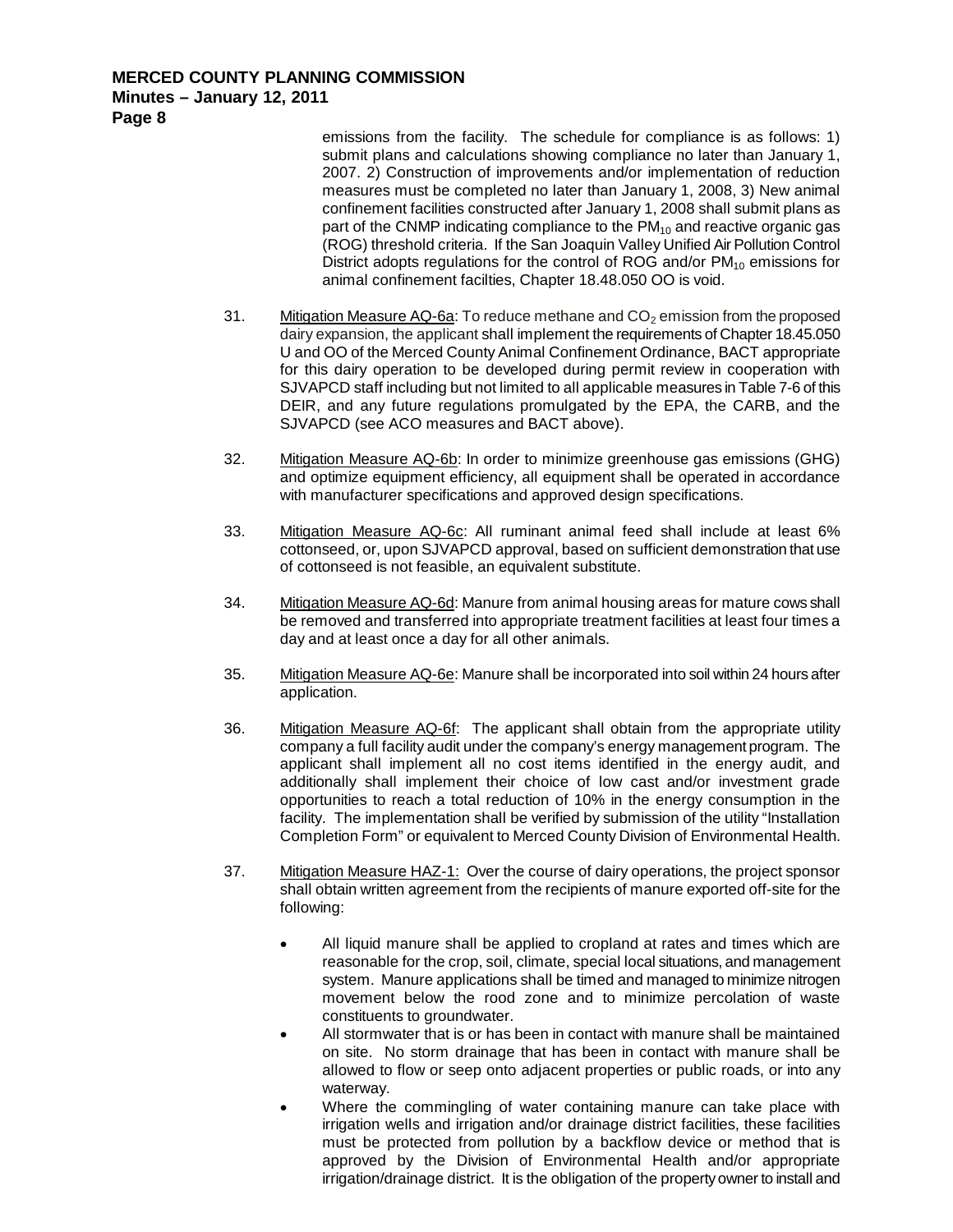maintain or cause to be installed and maintained the backflow device or method.

• Manure shall not be applied with 100 feet of any domestic well, irrigation well or surface water body. Surface water bodies include creeks, streams, lakes, and reservoirs, but do not include canals constructed above grade. Adequate protection of surface water bodies or irrigation wells shall prevent discharge or infiltration of manure constituents to the water body or well.

The project sponsor shall provide the most recent analysis of the dry manure, in writing, to the manure recipient. The signed agreement between the project sponsor and the recipient of manure exported off site shall be submitted to the Merced County Division of Environmental Health for review

- 38. Mitigation Measure HYD-1: The project applicant shall be required to submit permit registration documents for the Construction General Permit Order 2009-0009-DWQ to the SWRCB and comply with all requirements of the permit. The annual fees are based on total disturbed area of the construction project in acres. A Legally Responsible Person shall electronically submit Permit Registration Documents (PRDs) prior to commencement of construction activities in the Storm Water Multi-Application Report Tracking System (SMARTS). PRDs consist of the Notice of Intent, Risk Assessment, Post-Construction Calculations, a Site Map, the SWPPP, a signed certification statement by the LRP, and the first annual fee. All requirements of the site specific SWPPP shall be included in construction documents for the project.
- 39. Mitigation Measure HYD-3a: The applicant shall comply with requirements of the NMP/WMP, and implement applicable RWQCB requirements as required by an individual WDR for the proposed expansion, and with all Merced County ACO requirements not superseded the conditions of the individual WDR.
- 40. Mitigation Measure HYD-3b: As set forth in the NMP, proposed application rates of liquid and/or solid manure shall not exceed agronomic rates for best management farming practice. Nutrient samples shall be collected prior to and during application periods to confirm agronomic rates and protect water supplies. Soil testing frequency for nitrogen, potassium, phosphorus and salts are described in the NMP. Modifications to the NMP may be required as outlined in the individual WDR for the proposed expansion to be issued by the RWQCB.
- 41. Mitigation Measure HYD-3c: A best practicable treatment or control (BPTC) evaluation to be submitted to the RWQCB shall be completed for the existing pond prior to operation or final inspection. The evaluation shall meet the applicable requirements of the RWQCB and the approved WDR. The BPTC shall set forth a schedule (as short as practicable) for a systematic and comprehensive technical evaluation of the existing pond to determine if the existing construction is protective of groundwater. Should the BPTC determine that additional nutrients are leaking underneath the pond than previously assumed in the WMP, alterations to the WMP shall be completed to account for the difference in nutrient loading and avoid potential violations. Increased pond sizing or additional ponds to increase treatment surface area may be necessary. Prior to the enlargement of any of the existing storage lagoons or settling ponds, construction of any new lagoon or settling pond; or in the event that the design, construction, operation and/or maintenance of the lagoons and/or ponds is not protective of water quality, the project applicant shall submit a design for review and approval. The design shall conform to either of the options described below:
	- Tier 1: A pond designed to consist of a double liner constructed with 60-mil high density polyethylene or material of equivalent durability with a leachate collection and removal system (constructed in accordance with Section 20340 of Title 27) between the two liners would be considered to be consistent with Resolution 68-16.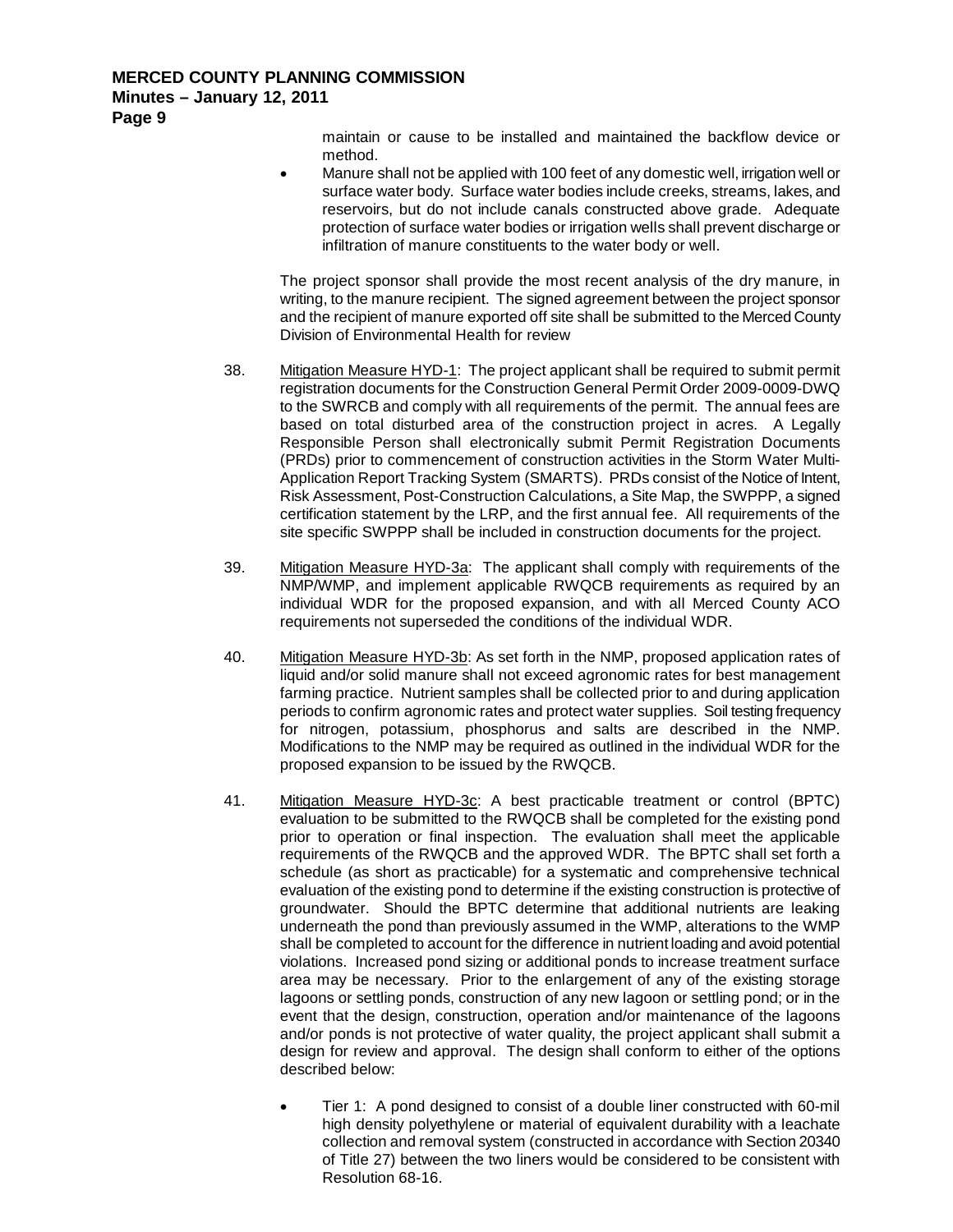- Tier 2: A pond designed in accordance with California Natural Resource Conservation Service (NRCS) Conservation Practice Standard 313 or equivalent and must demonstrate through submittal of technical reports that the alternative design is protective of groundwater quality as required in the WDR specifications.
- 42. Mitigation Measure HYD-3d: If required by the RWQCB, an industry wide or sitespecific salinity report shall be submitted to the RWQCB for review and approval prior to operation or final inspection. The salinity report shall identify sources of salt in waste generated at the dairy; evaluate measures that can be taken to minimize salt in the dairy waste, and include an affirmative commitment by the applicant to implement measure identified to minimize salt in the dairy waste to meet Basin Plan requirements. Any necessary measures shall be incorporated into the WDR issued for the facility or become a required deliverable of the WDR.
- 43. Mitigation Measure HYD-3e: Prior to the issuance of any building permit, additional monitoring wells within the shallow groundwater and the regional groundwater system will be warranted to assess water table gradients and water quality variation over time. A monitoring well installation work plan will be submitted to the RWQCB. The work plan will provide the rationale for the completion of a minimum of two additional monitoring wells within the shallow and regional groundwater system. Monitoring well requirements and a monitoring schedule shall be incorporated into the WDR issued for the facility.
- 44. Mitigation Measure HYD-3f: At a minimum, annual groundwater monitoring of on-site monitoring wells and soil monitoring on the project site shall be completed. A monitoring plan shall be prepared by the project applicant and approved by the RWQCB, which will detail the sampling elements. Surrounding properties with a domestic water supply well within 500 feet of the land application property should be sampled for Nitrate and EC at a minimum. A well monitoring schedule shall be incorporated in the WDR issued for the facility.
- 45. Mitigation Measure HYD-3g: After project implementation and subsequent groundwater monitoring, if groundwater contamination is shown, a reduction in herd size may be necessary, or additional crop acres may be necessary to accommodate the proposed herd size. A new Report of Waste Discharge (ROWD) shall be prepared. The ROWD shall clearly demonstrate that the herd size will not constitute a threat to water quality. If necessary, the RWQCB shall revise the WDR issued to the facility.
- 46. Mitigation Measure HYD-3h: The Department of Planning Community Development shall make a final inspection of the facility prior to the commencement of operation to confirm the diary meets all local and state requirements.
- 47. Mitigation Measure HYD-4: Annual groundwater monitoring of on-site monitoring wells shall be completed, including measurement of groundwater levels. In the event groundwater levels under the project site show "critical overdraft conditions" which are attributed predominantly to the site-specific activities of the dairy project in excess of any regional overdraft conditions, the project applicant shall as required by the County or any applicable groundwater management authority, implement reasonable water conservation measures (e.g. recycling of wash water or similar measures), or shall, if available and legally permitted, substitute dairy barn groundwater use with surface water.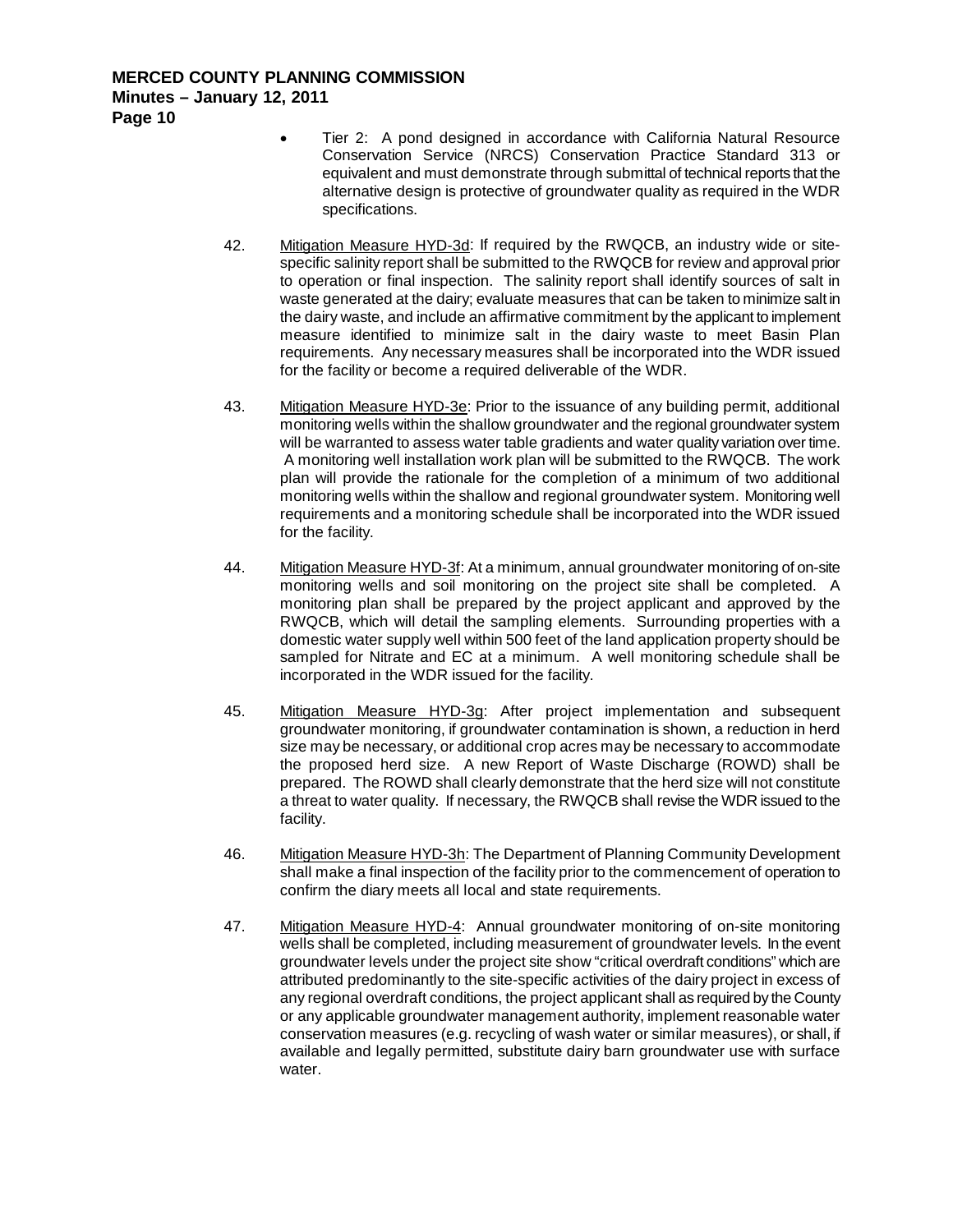## **Minutes – January 12, 2011**

**Page 11**

- 48. Mitigation Measure HYD-7: Prior to issuance of any building permit, all existing water supply wells at the facility site and property shall be inspected by the Merced County Division of Environmental Health to ensure that each well is properly sealed at the surface to prevent infiltration of waterborne contaminants into the well casing or surrounding gravel pack. If any of the wells are found not to comply with the Merced County Well Ordinance standards, the project applicant shall retain a qualified professional as described in the respective Ordinance to install the required seal or functional equivalent including setbacks distances of 100 feet from manured areas as required by the RWQCB General Order. Documentation of the inspections and seal installations, if any, shall be provided to the County Division of Environmental Health prior to commencement of dairy operations.
- **B. CONDITIONAL USE PERMIT No. CUP09-014 - Frank Soares -** To bring into conformance an existing wood chipping facility on 3 acres of a 40.95 acre parcel. The project is located on the east side of Spruce Road, 900 feet north of Almond Road in the Los Banos area. The property is designated Agricultural land use and zoned A-1 (General Agricultural). **DG**

**Recommendation:** The actions requested are to:

- 1) Make the determination that the project is categorically exempt from CEQA review under Section 15061(b)(3) of the CEQA Guidelines, and;
- 2) Approve Conditional Use Permit No. CUP09-014 based on the project findings and subject to the conditions of approval presented in the Staff Report.

Planner David Gilbert presented the Staff Report and recommendations of approval dated December 15, 2010. He referenced new correspondence from County Public Works that requested the deletion of Condition #10 since it is not necessary to have the Spruce Road dedication.

Commissioner Lashbrook said she is concerned with the dye used to color the wood chips and asked how the spare wood chips will be collected.

Planner David Gilbert said the staff report says the dye in the wood chips is organic and will not affect the groundwater. Environmental Health will conduct inspections on the wood chips as well. There is minimal dye going into the ground. They are just a color, not a preservative.

Brent Cronk, Environmental Health, said if the color of the wood chips change, the application will need to do a hazardous business material plan and routine inspections will be made.

Commissioner Mobley asked if they dump or burn any unused material.

Planner David Gilbert said any nails or other metals are taken to the Stanislaus County dump.

The public hearing opened at 9:30 a.m.

Rickey Egan, agent for Frank Soares, said he is available to answer any questions the Commission may have.

The public hearing closed at 9:31 a.m.

Chairman Tanner asked if Spruce Road is in the County's jurisdiction or the Central California Irrigation District?

Planner David Gilbert said the road is unpaved and is a County road but along the Central California Irrigation District canal. CCID has right of way easements.

Commissioner Thompson said it is not uncommon to have interfacing with the right of way. There is no need for a dedication since there are only 14 trips a day along Spruce Road.

Planner David Gilbert added that Central California Irrigation District does any maintenance on this road.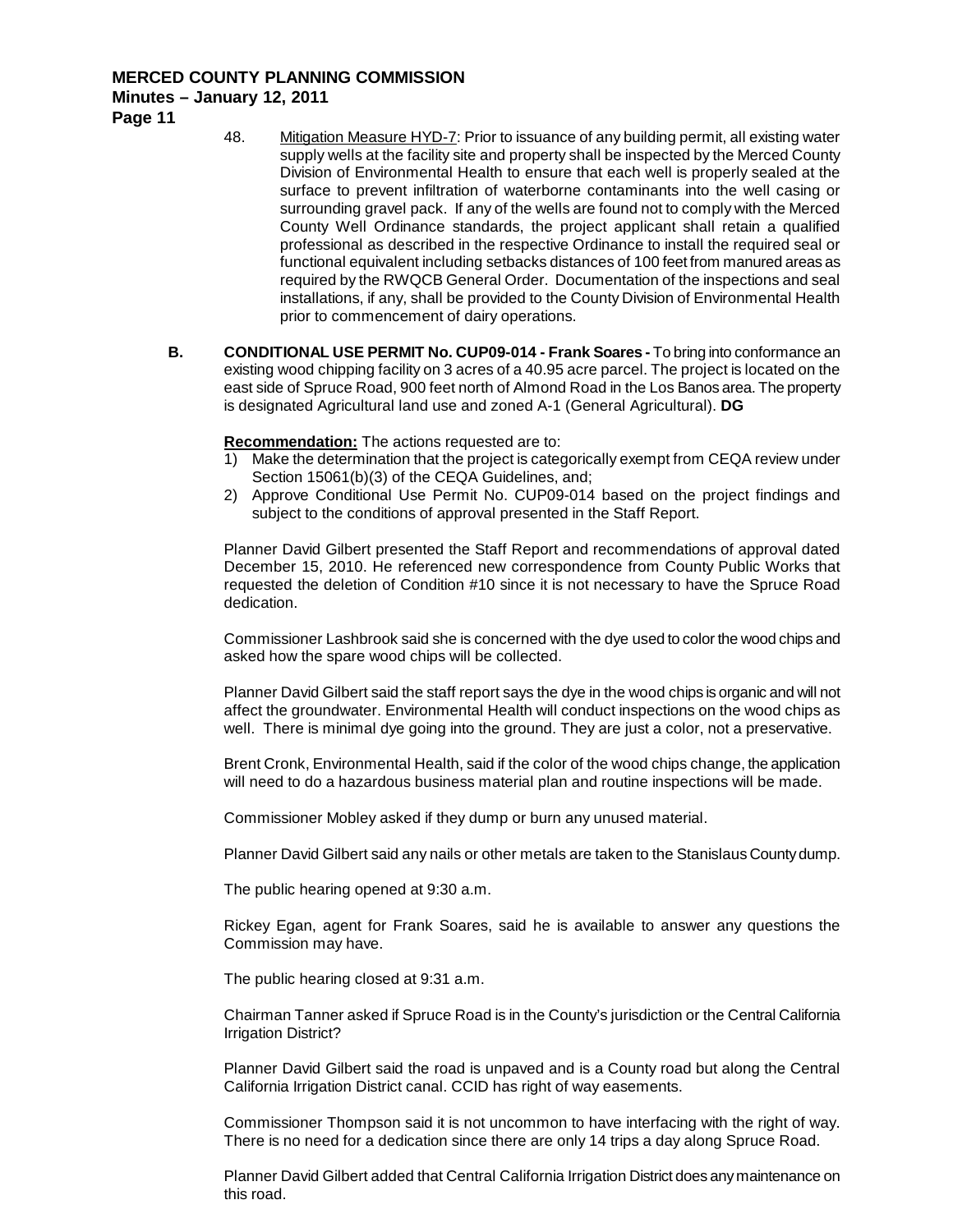Marianne Greene, Deputy County Counsel, had no legal objection to the deletion of Condition #10.

**MOTION: M/S MOBLEY - ERRECA, AND CARRIED BY A VOTE OF 5 - 0, THE PLANNING COMMISSION EXEMPTS CONDITIONAL USE PERMIT No. CUP09-014 FROM CEQA.**

**MOTION: M/S MOBLEY - ERRECA, AND CARRIED BY A VOTE OF 5 - 0, THE PLANNING COMMISSION CONCURS WITH THE STAFF REPORT AND RECOMMENDATIONS DATED JANUARY 12, 2011, AND MAKES THE 9 PROJECT FINDINGS SET FORTH IN THE STAFF REPORT AND, APPROVES CONDITIONAL USE PERMIT No. CUP09-014 SUBJECT TO THE 27CONDITIONS SET FORTH IN THE STAFF REPORT INCLUDING THE DELETION OF CONDITION #10 AS FOLLOWS:**

#### **Conditions:**

Planning and Community Development Conditions:

- 1. Conditional Use Permit No. CUP09-014 is granted to operate a wood chipping facility on 3 acres of a 40.95 acre parcel, which supports dairy and other agricultural operations.
- 2. The wood chipping facility shall be located, developed and operated in a manner described on the approved plot plan, and conditions of this permit. Any changes or proposed modifications to the approved project would be based on a written request of the applicant to the Planning Director.
- 3. The project shall comply with all applicable regulations administered by the County Fire Department, Environmental Health Division, Planning & Community Development, and Public Works Departments.
- 4. For the purpose of conditions monitoring, an inspection fee in the amount of **\$486** shall be required. This fee shall be paid within 30 days of the approval date. Should additional inspections be required, inspection time shall be billed to the applicant / property owner at the established hourly rate at the time of the inspection. This permit will not be considered valid until the conditions monitoring fee has been paid.
- 5. The property owner shall obtain all necessary permits, and comply with all applicable regulations administered by Federal and State agencies.
- 6. The hours of operation shall be limited to 8:00 a.m. to 5:00 p.m. three days out of the week.
- 7. The applicant shall contain all storm and waste water on-site through installing berming and/or straw waddles along property lines so that the water will not get onto other properties or the CCID Main Canal to the south.

#### County Counsel

### 8. **INDEMNITY AND HOLD HARMLESS AGREEMENT:**

Frank Soares has the contracted duty (hereinafter "the duty") to indemnify, defend and hold harmless, County, its Board of Supervisors, commissions, officers, employees, agents and assigns (hereinafter "COUNTY") from and against any and all claims, petitions, demands, liability, judgments, awards, interest, attorney's fees, expert witness and consultant fees and other costs and expenses of whatsoever kind or nature, at any time arising out of or in any way connected with the performance of this Agreement, whether in tort, contract, writ of mandamus, or otherwise. This duty shall include, but not be limited to, claims, petitions, or the like for bodily injury, property damage, personal injury, contractual damages, writ of mandamus, or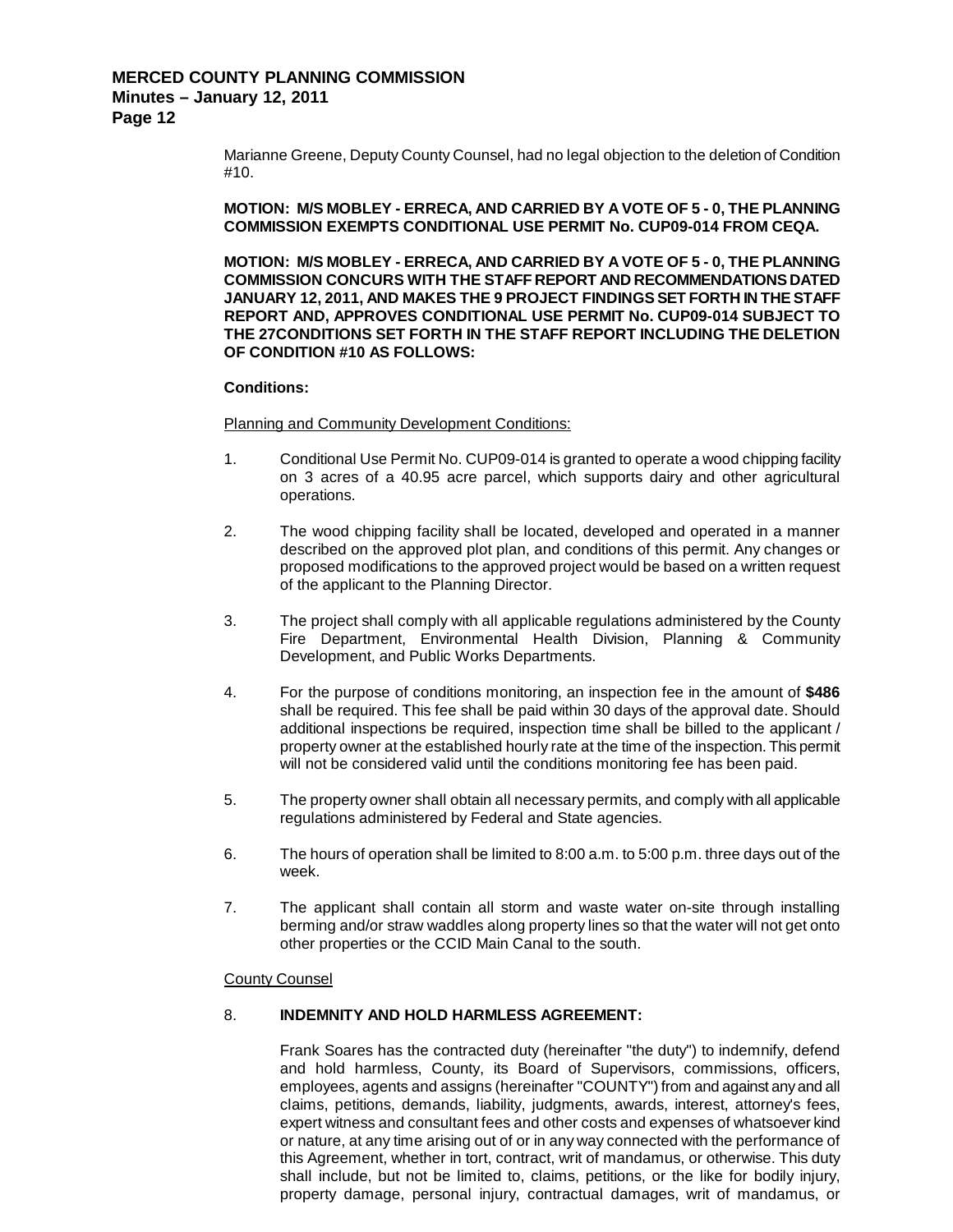**Minutes – January 12, 2011**

**Page 13**

otherwise alleged to be caused to any person or entity including, but not limited to employees, agents, commissions, boards, and officers of Frank Soares. Frank Soares liability for indemnity under this Agreement shall apply, regardless of fault, to any acts or omissions, willful misconduct, or negligent conduct of any kind, on the part of the Frank Soares, its employees, subcontractors, agents, and officers. The duty shall extend to any allegation or claim of liability, or petition, except in circumstances found by a jury or judge to be the sole and legal result of the willful misconduct of COUNTY. This duty shall arise at the first notice of filing a lawsuit, claim, petition, or allegation of liability against COUNTY. Frank Soares will on request and at its expense; defend any action suit or proceeding arising hereunder. This clause and shall not be limited to any claim, petition, demand, liability, judgment, award, interest, attorney's fees, expert or consultant witness fees, legal research fees, staff and administrative costs, administrative record costs, materials, and costs and expenses of whatsoever kind or nature, that may arise during the term of this Agreement, but shall also apply to all such claims and the like, after the term of this contract, including but not limited to actions arising from public interest, land use and environmental legal actions, brought against the COUNTY following Conditional Use Permit No. CUP09- 014 approval, modification, denial, or the exercise or exhaustion of administrative appeals. Attorney's fees shall include any and all attorney's fees but not be limited to attorney's fees and staff time incurred by the offices of COUNTY counsel. COUNTY shall have full discretion to select legal counsel of its own choosing to represent COUNTY, at a cost not exceeding the prevailing and reasonable rates for counsel practicing environmental and land use law in the State of California, or practicing any other area of law that the COUNTY determines the Claim may reasonably require. This clause for indemnification shall be interpreted to the broadest extent permitted by law.

## Commerce Aviation and Economic Development Department

9. The applicant/property owner shall obtain a Business License from the Commerce Aviation and Economic Development Department. The Property Owner/Applicant shall pay all required fees for the Business license. The Property Owner/Applicant shall annually renew the Business License and pay all required fees.

## Merced County Fire Department

- 10. The California Fire Code requires that responding fire personnel have adequate access to water for purposes of fire extinguishing; on-site fire suppression water storage would be required. Fire flow requirements shall be met in accordance to the California Fire Code using NFPA 1142 as a reference standard. Existing or new tanks on site for fire suppression shall be inspected to meet Merced County Fire Department standards such as fitting size, capacity, access, sight gauge, and labeling.
- 11. Private fire service mains and water tanks shall be periodically inspected, tested and maintained in accordance with Title 19 California Code of Regulations Chapter 5. Since the water being stored in the water tank comes from a nearby canal, that water shall be free of weeds and debris and the tank shall be full of water at all times.
- 12. Posts, fences, vehicles, growth, trash, storage, and other materials or objects shall not be placed or kept near fire hydrants, fire department inlet connections of fire protection system control valves in a manner that would prevent such equipment or fire hydrants from being immediately discernible. The fire department shall not be deterred or hindered from gaining immediate access to fire protection equipment or fire hydrants.
- 13. If security gates or bollard locks are to be installed or existing on site. They shall be approved by this office. As required, including the installation of a Merced County coded "Knox" key switch or "Knox" padlock, whichever is most appropriate in relation to your needs.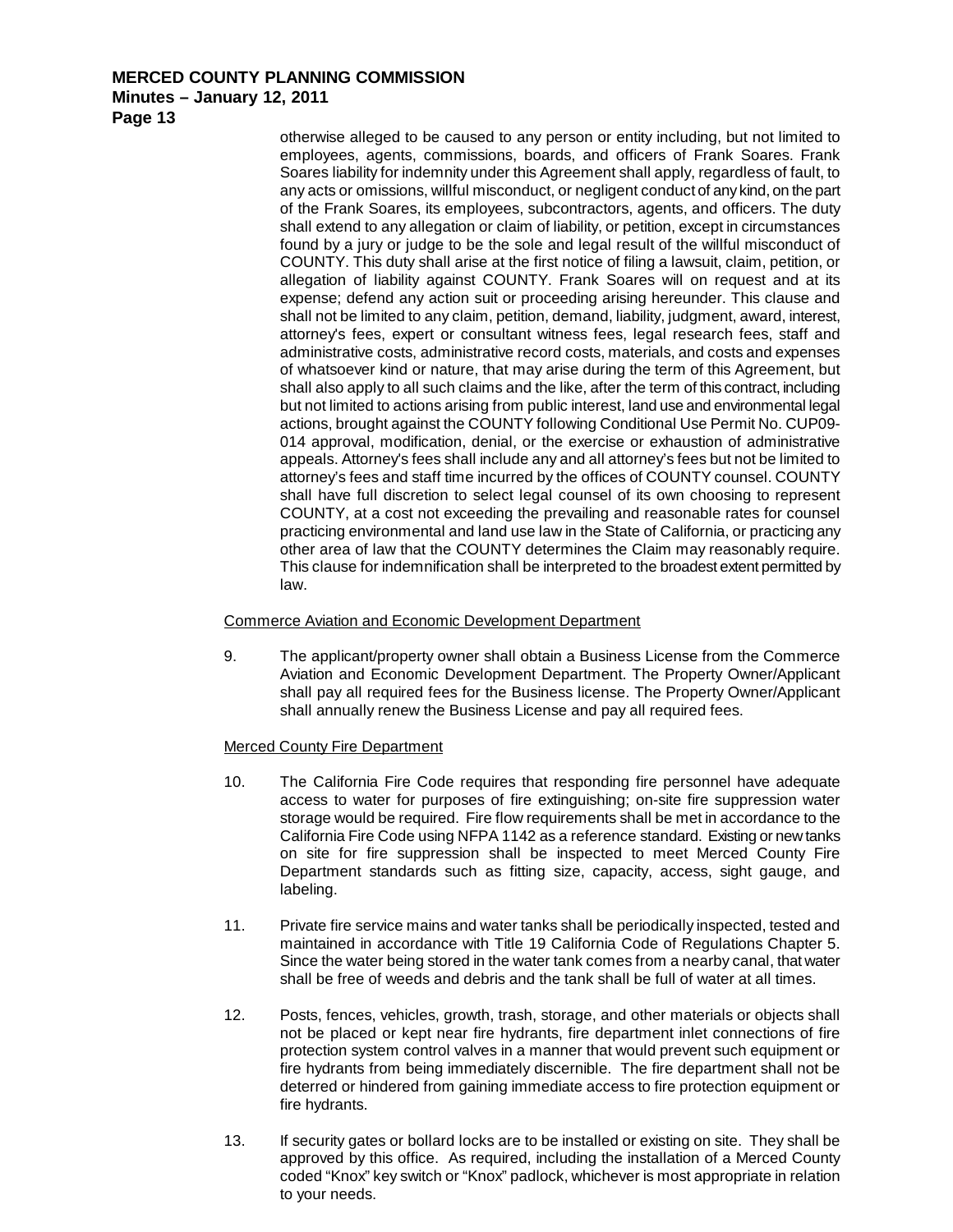- 14. All driveways accessing the parcel shall be surfaced with an approved all weather driving surfacing material. All driveways shall be designed and maintained to support the imposed loads of fire apparatus and shall be surfaced so as to provide all-weather driving capabilities. Fire apparatus access roads shall have an unobstructed width of not less than 20 feet except for approved security gates in accordance with Section 503.6 and an unobstructed vertical clearance of not less than 13 feet 6 inches.
- 15. Portable fire extinguishers complying with Section 906 shall be provided as specified in NFPA 58.
- 16. "No Smoking" signs complying with Section 310 shall be posted when required by the fire code official. Smoking within 25 feet of a point of transfer, while filling operations are in progress at containers or vehicles, shall be prohibited.
- 17. Any hazardous materials stored or used on site shall conform to the California Fire Code Section 2701.

## Department of Public Works/Building & Safety Division

18. The property owner shall obtain a building permit for the above ground water tank to ensure that it is properly anchored for any seismic activity or wind loads.

### California Regional Water Quality Control Board

- 19. Operators of the wood chipping facility shall be required to obtain coverage under the National Pollutant Discharge Elimination System (NPDES) General Permit No. CAS000001 for Storm Water Discharges Associated With Industrial Activity, Water Quality Order No. 97-03-DWQ (General Permit). Prior to commencing operations at the site, the facility operator shall obtain coverage under the Industrial General Permit.
- 20. If the operator stores petroleum products in above ground tanks with a single tank capacity of greater than 66 gallons, or a cumulative capacity of greater than 1,320 gallons, the operator shall be subject to State above-ground petroleum tank regulations. The operator shall file a storage statement with the State Water Resources Control Board, pay a facility fee, and prepare a federal Spill Prevention Control and Countermeasure Plan.
- 21. If operations at the site will include the discharge of waste water or process water, the operator shall submit a Report of Waste Discharge 190 days prior to commencing operations at the site.

### UC Cooperative Extension

22. Rabbits, squirrels, and gophers shall be controlled on-site to prevent them from becoming a pest to adjacent farmers. Fugitive dust shall be minimized that may travel onto nearby crops and cause mite damage. Storm water shall be contained on-site.

### Division of Environmental Health

- 23. *Wood Chipping & Grinding – Cal Recycle Solid Waste Notification:*
	- The wood chipping and grinding operations shall require submittal of Enforcement Agency Notification (Cal Recycle form 169 or equivalent) to MCDEH as the Local Enforcement Agency (LEA) for the State of California Department of Resources, Recycling and Recovery (Cal Recycle, formally the California Integrated Waste Management Board). Submittal of this form shall occur prior to beginning operation.